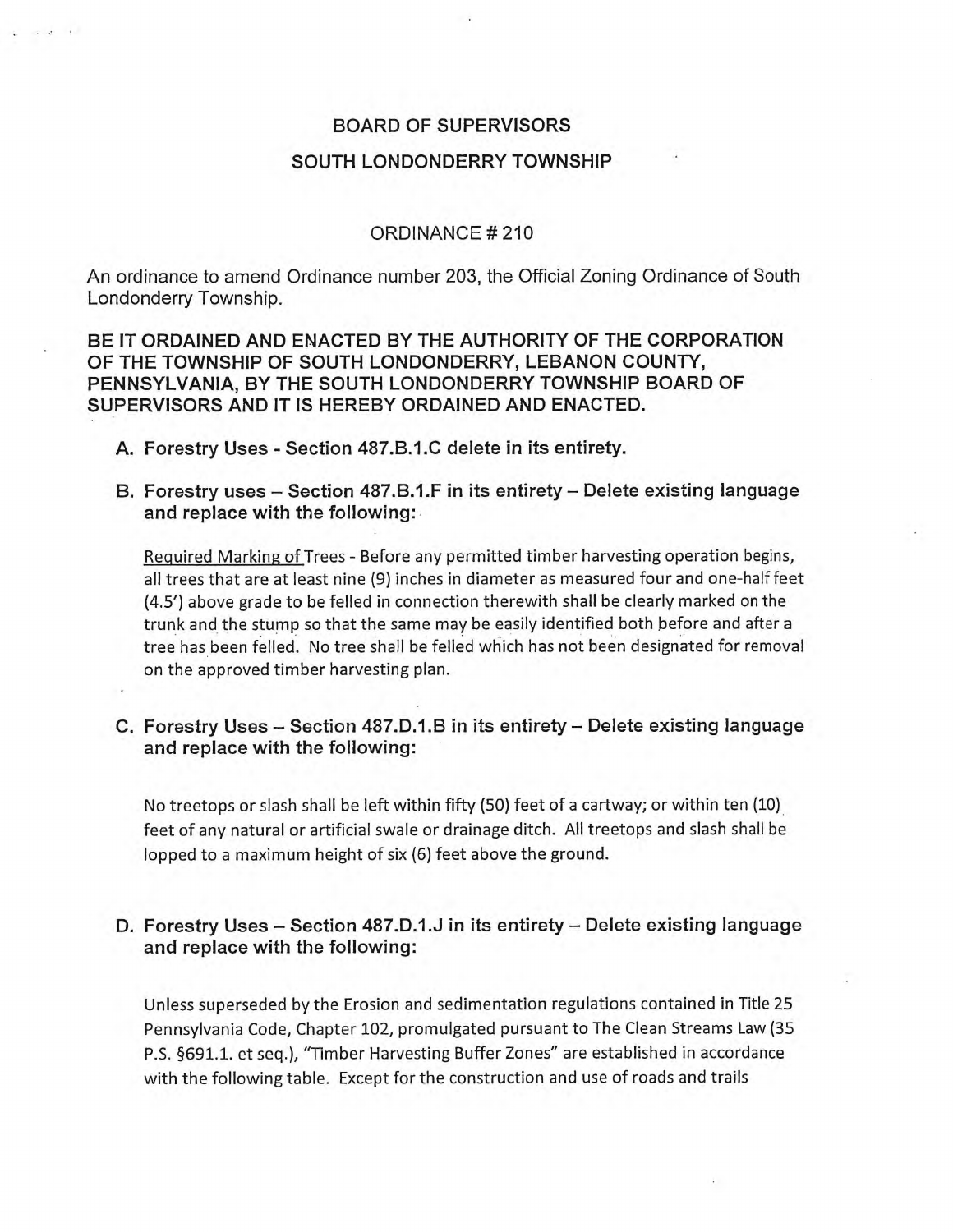$\label{eq:2.1} \mathcal{L}(\mathcal{A}) = \mathcal{L}(\mathcal{A})$